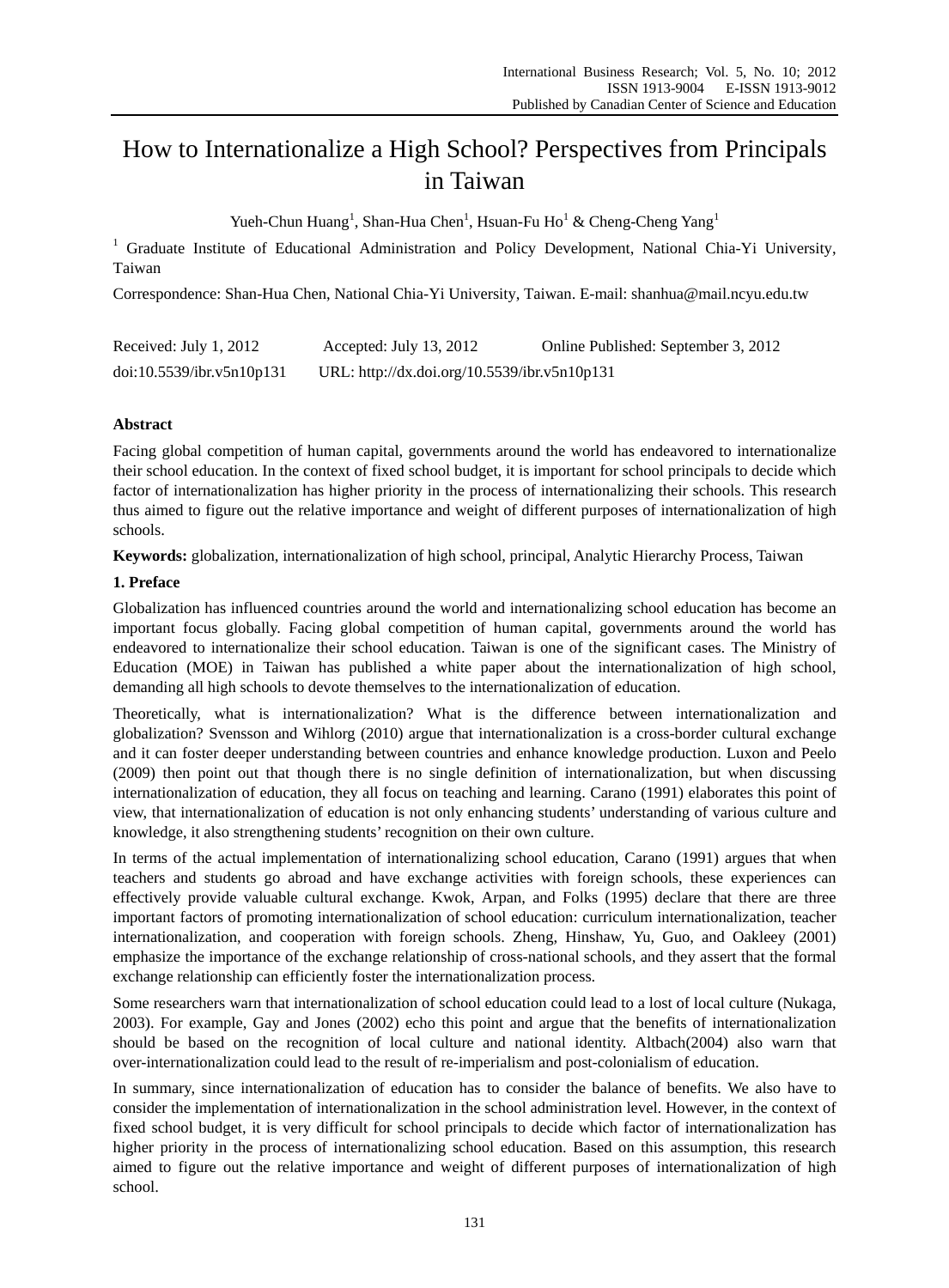## **2. Methodology**

The main purpose of this research was to identify the major attributes that can be used by schools to enhance their effectiveness in internationalizing their schools. The Analytic Hierarchy Process (AHP) was adopted as the main research method of measuring relative importance of the benefits.

## *2.1 Analytic Hierarchy Process*

In this study, we applied Analytic Hierarchy Process (AHP) as the main method for weighting the importance of attributes. AHP is a way of decomposing and streamlining a complex problem and re-forming it into an organized decision hierarchy. By breaking down a big problem into smaller ones, AHP allows us to solve and clarify the sub-relationships between each sub-elements of the macro structure. It thus has several advantages: (1) collecting opinions from experts; (2) allocating weights to individual elements; (3) validating the consistency of the ratings (Saaty, 1980; Cheng, Li, & Ho, 2002). Since importance of indicators is a relative measure and a decision making process is full of rating the importance and priority of policy tools, we believe that AHP is the most appropriate research method for this study.

## *2.2 AHP Structure*

Figure 1 is the AHP structure that constructed by literature review and discussions among experts of our research team. In figure 1, the main goal, located on the far left, is "the total benefit of internationalizing high school"; the second level of the hierarchy includes two dimensions of internationalization: "inside campus" and "outside campus"; the third level includes four benefits of the above two dimensions; and the fourth level consists of the 12 attributes that represent the sub-benefits of internationalization.



Figure 1. AHP structure of high school internationalization

#### *2.3 Questionnaire Design*

Our research team designed a self-developed questionnaire for this research. This questionnaire includes three sections. The first section is for measuring high school principals' view on the relative importance of the indicators shown on the figure 1. In the second section, we listed eight strategies that mostly used by high school principals to internationalize their high schools: (1) actively recruit international students, (2) encouraging teachers and staff to participate in international education, (3) constructing an multi-language learning environment, (4) integrating international knowledge into curriculum, (5) building collaborative relationship with foreign schools, (6) hosting study abroad program, (7) promoting long-distance interaction with foreign students, and (8) actively join international campaign.

In the third section of our questionnaire, we designed a list of the above eight internationalization strategies with a five-level Likert-type scale, and participants were asked to check the implementing level of the above strategies in their high schools.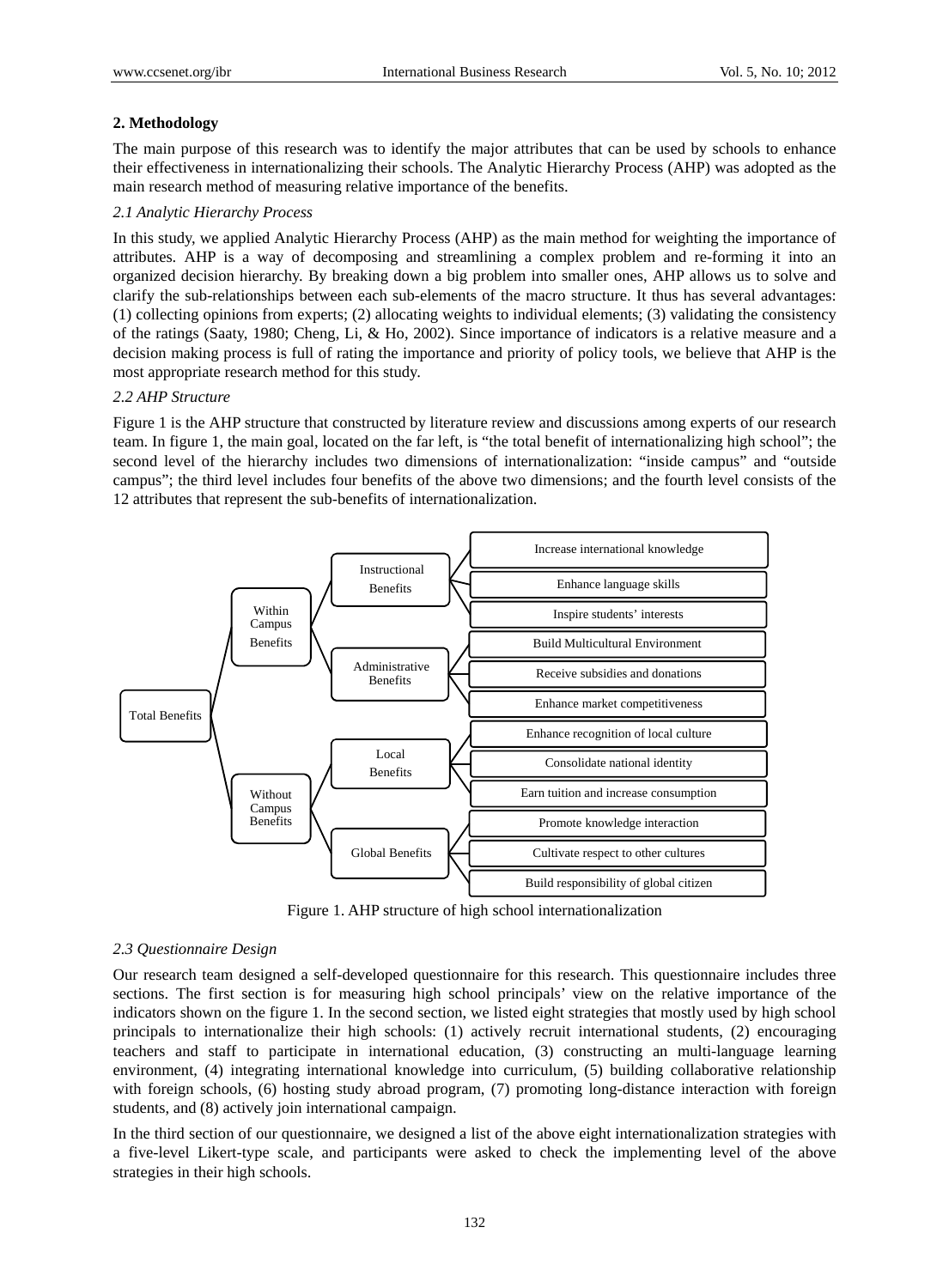# *2.4 Participants*

The questionnaire was then administered to 50 high school principals randomly selected in Taiwan. Of which 31 questionnaires were returned, resulting in a 62% retrieving rate.

# **3. Research Results**

AHP was adopted to calculate the weight of the dimensions (located at the second level), the benefits of internationalizing high school (the third level), and the sub-benefits of internationalizing high school (the fourth level). Table 1 shows the weight of the second level on the main goal, high school principals' ratings revealed that the dimension of "within high school benefits" bears a higher weight (.707) than "without high school benefits"(.293).

|  |  |  | Table 1. Weight for the Main Goal according to High School Principals |  |  |
|--|--|--|-----------------------------------------------------------------------|--|--|
|  |  |  |                                                                       |  |  |

| First Level (Main Goal)                | Second Level (Dimension)     | Weight | Rank |
|----------------------------------------|------------------------------|--------|------|
|                                        | Within High School benefits  | 0.707  |      |
| Total Benefits of Internationalization | Without High School benefits | 0.293  |      |

Table 2 shows the weight of the third level items both on the second level and on the main goal. We found instructional benefit has highest weight on the main goal (.530), administrative benefit (.177) and international benefit (.157) also have higher weights, while local benefit bears the lowest weight (.136).

## Table 2. Weight for the Main Goal and Second Level

| Second Level (Dimension) | Third Level (Benefit)         | Weight on the Second Level | Weight on the Main Goal | Rank |
|--------------------------|-------------------------------|----------------------------|-------------------------|------|
|                          | <b>Instructional Benefit</b>  | 0.750                      | 0.530                   |      |
| Within School            | <b>Administrative Benefit</b> | 0.250                      | 0.177                   |      |
|                          | Local Benefit                 | 0.465                      | 0.136                   |      |
| Without School           | International Benefit         | 0.535                      | 0.157                   |      |

Table 3 shows the fourth level's weights both on the main goal and on the third level. The results show that the sub-benefits of broadening students' international knowledge, enhancing students' language ability, and inspiring students' interests on international affairs are the attributes that have highest weights on the main goal. The least weighted attributes are 'earning tuition and stimulate consumption', 'gaining funding and sponsorship', and 'cultivating global citizenship'.

| Third Level    | Fourth Level (Sub-Benefits)                           |           | Weight on the | Weight on the | Rank |
|----------------|-------------------------------------------------------|-----------|---------------|---------------|------|
| (Benefits)     |                                                       | <b>CR</b> | Third Level   | Main Goal     |      |
| Instructional  | Broaden International Knowledge                       |           | .399          | .212          |      |
| Benefit        | <b>Enhance Foreign Language Ability</b>               | .028      | .359          | .191          | 2    |
|                | Inspire Interests on International Affairs            |           | .242          | .128          | 3    |
| Administrative | <b>Build Multicultural Environments</b>               |           | .489          | .087          | 4    |
| Benefit        | Attract funding and Sponsorship                       | .010      | .151          | .027          | 11   |
|                | Increase School Competitiveness of Student Enrollment |           | .361          | .064          |      |
|                | Value local culture                                   |           | .551          | .075          | 5    |
| Local Benefit  | Strengthen National Identity                          | .062      | .296          | .040          | 9    |
|                | Gain Tuition and Consumption                          |           | .152          | .021          | 12   |
| International  | Promote Knowledge Exchange                            |           | .299          | .047          | 8    |
|                | Appreciation of Different Culture                     | .043      | .455          | .071          | 6    |
| Benefit        | Cultivate a Global Citizenship                        |           | .246          | .039          | 10   |

Table 3. Weight of Attributes on the Main Goal and on the Third Level

Thereafter, we tried to figure out which internationalization strategy may contribute to which attributes. Table 4 indicates that Providing Opportunities of Long-Distance Interaction with Foreign Students contribute much to many attributes, 'building cooperative relationships with foreign schools' and 'hosting overseas study trips' also contribute much to some attributes. However, the strategies currently used by schools do not contribute much to'receive subsidies and donations', 'value local cultures', and 'gain tuition and increase domestic consumption'.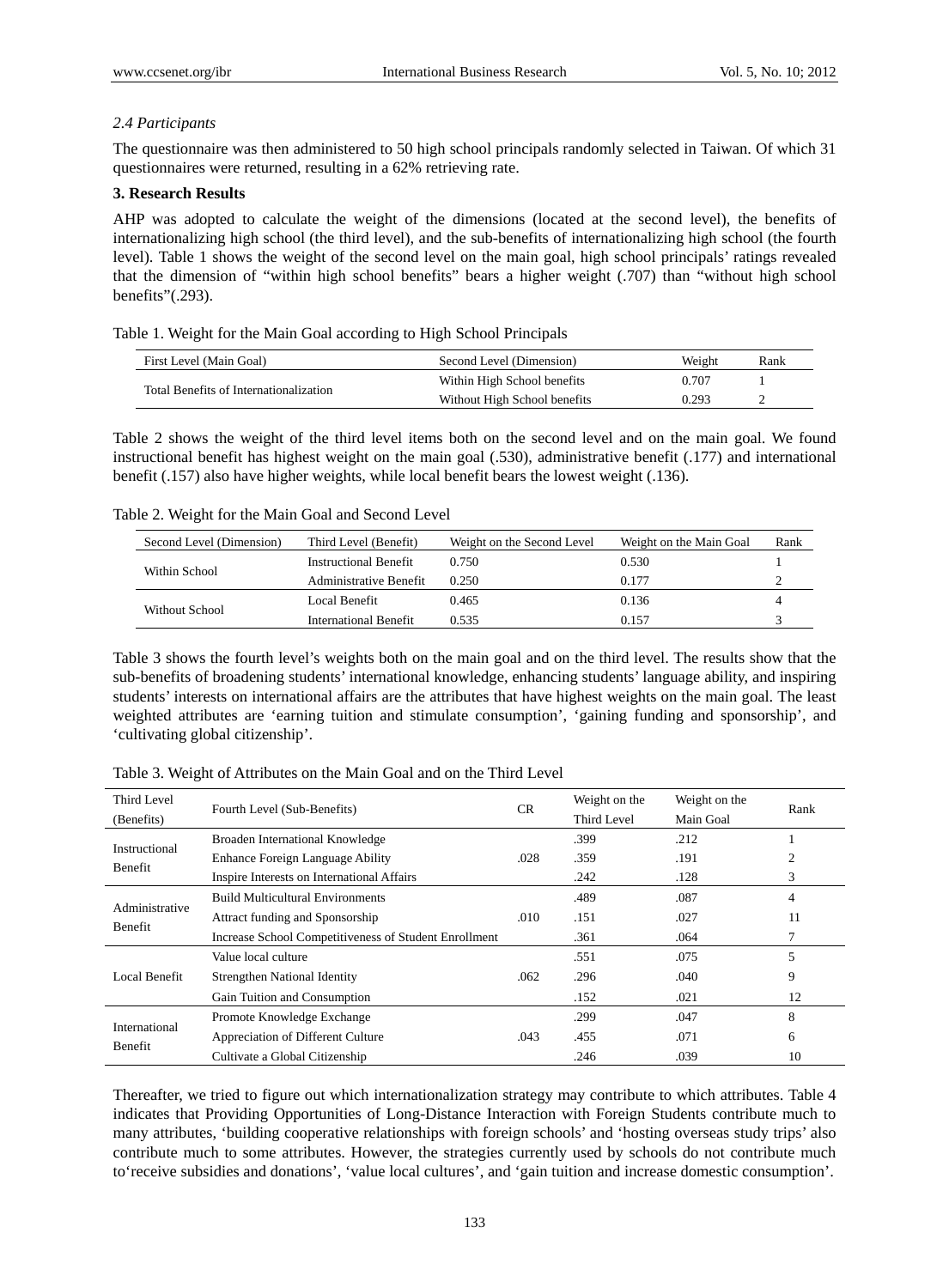| <b>Internationalization Sub-Benefits</b>            | <b>SB</b> | <b>SB</b> | <b>SB</b> | <b>SB</b>      | <b>SB</b>      | <b>SB</b> | <b>SB</b>      | <b>SB</b>      | <b>SB</b>    | <b>SB</b> | <b>SB</b> | <b>SB</b> |
|-----------------------------------------------------|-----------|-----------|-----------|----------------|----------------|-----------|----------------|----------------|--------------|-----------|-----------|-----------|
| Frequency of Strategies                             |           | 2         | 3         | $\overline{4}$ | 5              | 6         | 7              | 8              | 9            | 10        | 11        | 12        |
| 1. Actively Recruit International Students          | 10        | 9         | 7         | 19             | 3              | 11        | 5              | $\overline{2}$ | 9            | 13        | 22        | 4         |
| 2. Encouraging Teachers and Staff to Participate in | 8         |           | 8         | 16             | 8              | 8         |                |                | $\mathbf{0}$ | 17        | 16        | 15        |
| International Education                             |           |           |           |                |                |           |                |                |              |           |           |           |
| 3. Constructing a Foreign Language Learning         | 8         | 28        | 5         | 20             | 5              | 15        | 2              |                | $\Omega$     | 8         | 12        | 7         |
| Environment                                         |           |           |           |                |                |           |                |                |              |           |           |           |
| 4. Integrating International Knowledge into         | 23        | 7         | 24        | 15             | 3              | 6         | 6              | 5              | $\Omega$     | 8         | 17        | 13        |
| Curriculum                                          |           |           |           |                |                |           |                |                |              |           |           |           |
| 5. Building Collaborative Relationship with Foreign | 15        | 16        | 9         | 15             | 8              | 12        | 8              | $\overline{4}$ | 3            | 20        | 19        | 5         |
| Schools                                             |           |           |           |                |                |           |                |                |              |           |           |           |
| 6. Hosting overseas study trip                      | 21        | 23        | 10        | 17             | 8              | 10        | $\overline{4}$ | 6              |              | 15        | 21        | 12        |
| 7. Encouraging Long-Distance Interaction with       | 21        | 18        | 17        | 15             | $\overline{4}$ | 8         | $\overline{2}$ |                |              | 15        | 18        | 6         |
| Foreign Students                                    |           |           |           |                |                |           |                |                |              |           |           |           |
| 8. Join International Competitions                  | 11        | 12        | 10        | 16             | 9              | 16        | $\Omega$       | 15             | 2            | 20        | 9         | 9         |

#### Table 4. Frequencies of Strategies that Can Achieve Internationalization Sub-Benefits

Finally, we investigated the implementation level of the international strategies. Table 5 indicates that schools do a good job in 'constructing a foreign language learning environment' and 'periodically hosting overseas study trips', but there are plenty of rooms for improvement in 'actively recruit international students' and 'providing opportunities of long-distance communication with foreign students'.

|  | Table 5. Means of Internationalization Strategies according to High School Principals |  |  |  |  |  |
|--|---------------------------------------------------------------------------------------|--|--|--|--|--|
|  |                                                                                       |  |  |  |  |  |

| Strategies of Internationalizing a High School                    | Mean | Rank |
|-------------------------------------------------------------------|------|------|
| 1. Actively Recruit International Students                        | 1.78 | 8    |
| 2. Encouraging Teachers to Participate in International Education | 2.56 | 6    |
| 3. Constructing a Foreign Language Learning Environment           | 3.63 |      |
| 4. Integrating International Knowledge into Curriculum            | 3.25 |      |
| 5. Building Collaborative Relationship with Foreign Schools       | 2.91 | 4    |
| 6. Hosting overseas study trips                                   | 3.50 |      |
| 7. Encouraging Long-Distance Interaction with Foreign Students    | 2.25 |      |
| 8. Actively Join International Campaign                           | 2.59 |      |

#### **4. Conclusion**

Understanding that each benefit bearing different importance, and that different strategies contribute differently to certain benefits can help schools to select the most appropriate strategy for a given internationalization purpose (benefit). The results of this study show that the benefits most stressed by principals are 'increasing students' international knowledge' and 'enhancing their international communication capability'. The most effective way of addressing the former is by 'augmenting the curriculum with a wide range of international content', 'hosting overseas study trips', and 'encouraging communications between students from different countries'; and the best way of addressing the latter is by 'building foreign language learning environment', 'hosting overseas trips', and 'encouraging communication among students from different countries'. At present, enhancing the aforementioned strategies would be the most effective way of improving the effectiveness of the internationalization of secondary education in Taiwan. Moreover, although 'encouraging students' international communication with those from other countries' contribute much to internationalization of education, the implementation level of this strategy is far from satisfactory, and thus, schools should put much more attention to this strategy.

### **References**

Altbach, P. G. (2004). Globalization and the university: Myths and realities in an unequal world. *Tertiary Education and Management*, *10*, 3-25. http://dx.doi.org/10.1023/B:TEAM.0000012239.55136.4b

Bunnell, T. (2010). The momentum behind the international primary curriculum in schools in England. *Journal of Curriculum Studies*, *42*(4), 471-486. http://dx.doi.org/10.1080/00220272.2010.487315

Carano, K. T. (1991). By planning a trip abroad, students learn about foreign countries. *Curriculum Review*, *30*(7), 187-192.